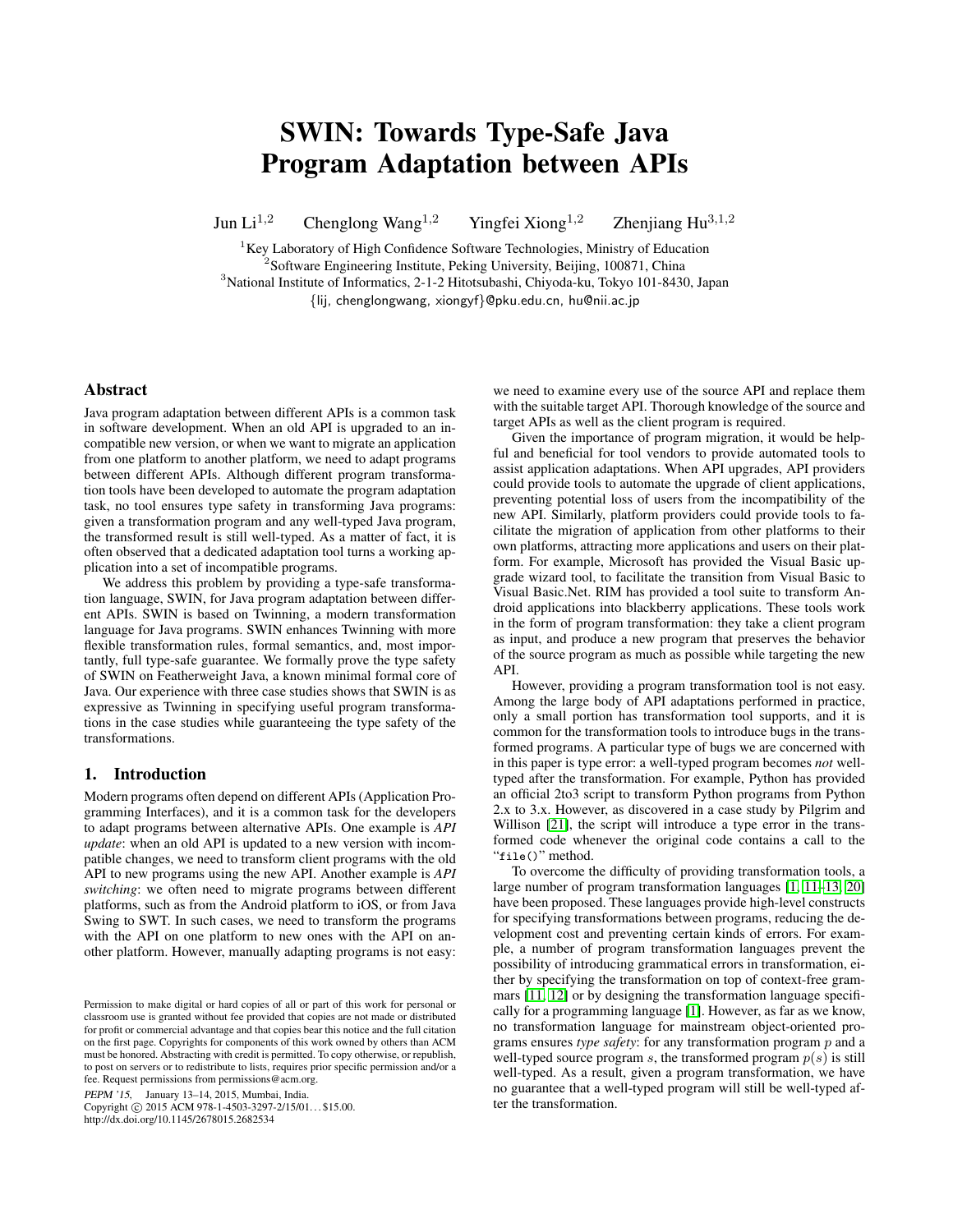It is not easy to ensure type safety in transformation languages. We highlight two challenges here. First, typing is one of the most complex components in modern programming language design, involving many interleaving of issues. The design of a transformation language needs to carefully check each intersection of the issues, which is not an easy job. Second, type safety involves two aspects: correctness and completeness. Correctness means that every transformed piece in the program is well-typed, while completeness means that all unchanged pieces are still well-typed under the new API. It is easy to ignore one aspect in transformation language design. As a matter of fact, Twinning [\[1\]](#page-10-0), a modern transformation language for Java programs, have introduced strict rules for checking types in the transformation program to prevent the introduction of type errors. However, as our motivation section will show later, these rules still fail to establish full type safety.

In this paper we report our first attempt to design a type-safe transformation language for Java. As the first attempt, we focus on the class of one-to-many mappings between APIs. One-to-many mappings mean one method invocation in the source API will be replaced as one or multiple method invocations in the target API with possible gluing code. We choose this class for two reasons. 1) One-to-many mappings are dominant in the migration between alternative APIs. An empirical study [\[22\]](#page-11-3) shows that 95.3% of the required changes are one-to-many mapping in the API update of struts, log4j, and jDOM. 2) Studying one-to-many mappings is a necessary step toward more general many-to-many mappings. Since one-to-many mappings are a sub class of many-to-many mappings, type safety in many-to-many mappings requires type safety in one-to-many mappings. As a matter of fact, the language Twinning is designed for one-to-many mappings, and is known for its simplicity and usefulness in many adaptation applications. Our approach is built upon Twinning, where we add extra conditions to ensure type safety.

More concretely, our contributions are summarized as follows.

- We propose a new transformation language, SWIN (Safe tWINning), for Java program adaptation between alternative APIs. The SWIN language is based on Twinning [\[1\]](#page-10-0), a modern program adaptation language for Java. Compared with Twinning, SWIN includes a set of type checking rules to ensure type safety. These type checking rules enable a cross-checking over the source API, the target API, and the transformation program, and ensure that any well-typed Java program using the source API will be transformed into a well-typed Java program only using the target API, if the transformation program is welltyped under the type checking rules. SWIN also has more flexible replacement rules than Twinning.
- We formalize a core part of SWIN, known as core SWIN. Core SWIN works on Featherweight Java (FJ) [\[7\]](#page-10-3), a formal model of the core Java language often used to reason typing-related properties of Java. We formally prove the type safety of core SWIN on FJ. We also informally describe the rest of SWIN and discuss the type safety of full SWIN.
- $\bullet$  We have implemented SWIN<sup>[1](#page-1-0)</sup> and have evaluated SWIN by implementing three real world transformation programs in SWIN. These programs ranges from web APIs accessed by HTTP requests [\[19\]](#page-11-4) to local APIs, including both API updating and API switching. Our case study shows that SWIN is able to specify a range of useful program transformations in practice. More importantly, compared with Twinning, the additional type checking rules in SWIN does not confine the expressiveness of the language.

The rest of our paper is structured as follows. Section [2](#page-1-1) briefly introduces Twinning, and then give two motivating examples to show why Twinning is not type-safe in program adaptation. Section [2](#page-1-1) also discusses how to maintain type safety in program adaptation. Section [3](#page-3-0) presents core SWIN, with an introduction to Featherweight Java. Section [4](#page-4-0) gives the type system for core SWIN, as well as the proof of type safety while transforming programs using rules in SWIN on Featherweight Java. Section [5](#page-7-0) explains how to extend core SWIN to full SWIN. Section [6](#page-8-0) presents three case studies which demonstrate the expressiveness of SWIN. Finally, Section [7](#page-9-0) discusses related work and Section [8](#page-10-4) concludes the paper.

## <span id="page-1-1"></span>2. Motivating Examples

 $\mathbf{r}$ 

Before explaining SWIN, we briefly explain the type safety problem in the existing systems. We shall first briefly describe Twinning [\[1\]](#page-10-0), a typical API adaptation language. Then, we will give some examples to show why Twinning cannot preserve the type correctness in program transformation. Finally, we will informally present an overview of our work.

Twinning is a rule-based language for adapting programs between alternative APIs. The design goal of Twinning is to be easy to use while allowing a reasonable set of adaptation tasks to be specified. A Twinning program basically consists of a set of replacement rules in the form of

$$
\left\{\begin{array}{l} T_{10}(T_{11} x_1, \ldots, T_{1n} x_n) \{ \text{ return } javaExp_1; \\ T_{20}(T_{21} y_1, \ldots, T_{2n} y_n) \{ \text{ return } javaExp_2; \} \end{array}\right.
$$

which means (1)  $T_{1i}$  will be replaced by  $T_{2i}$  for all i (the set of pairs  $[T_{1i}, T_{2i}]$  from all replacement rules are called a *type mapping*); (2)  $x_i$  is a meta variable that will match a Java expression of type  $T_{1i}$  in the source code and instantiates  $y_i$  with that expression; (3) java $Exp_1$ , which is a Java expression of type  $T_{10}$  that uses meta variables  $x_1 \ldots x_n$ , will be used to match Java expressions, and these expressions will be replaced by java $Exp_2$  of type  $T_{20}$ , where the meta variables  $y_i$  are instantiated with the matched expressions by  $x_1 \ldots x_n^2$  $x_1 \ldots x_n^2$ .

As a simple example, consider the following replacement rule

```
\Gamma2 Enumeration (Hashtable x)
             { \n 1} { \n 1} { \n 2} { \n 3} { \n 4} { \n 5} { \n 6} { \n 8} { \n 8} { \n 9} { \n 1} { \n 1} { \n 3} { \n 6} { \n 8} { \n 9} { \n 1} { \n 1} { \n 1} { \n 1} { \n 1} { \n 1} { \n 1} { \n 1} { \n 4 Iterator ( HashMap x)
5 { return x. values () . iterator () ;}
 6 ]
```
which will match any call to elements in class Hashtable, and replace it by a call to values().iterator() in class HashMap. For instance, given the following piece of code,

```
void f(Hashtable t) {
  Enumeration e = t. elements ():
  ...
}
```
the replacement rule will produce the following piece of code, where the meta variable x in the replacement rule matches the expression t.

```
void f( HashMap t) {
  Iterator e = t . values () . iterator () :
  ...
}
```
<span id="page-1-0"></span><sup>1</sup> https://github.com/Mestway/SWIN-Project

<span id="page-1-2"></span><sup>2</sup> Strictly speaking, Twinning also allows replacing a block of statements rather than a single expression. For the ease of presentation, we shall only consider expression replacement in this paper. All discussions apply to statements replacement as well.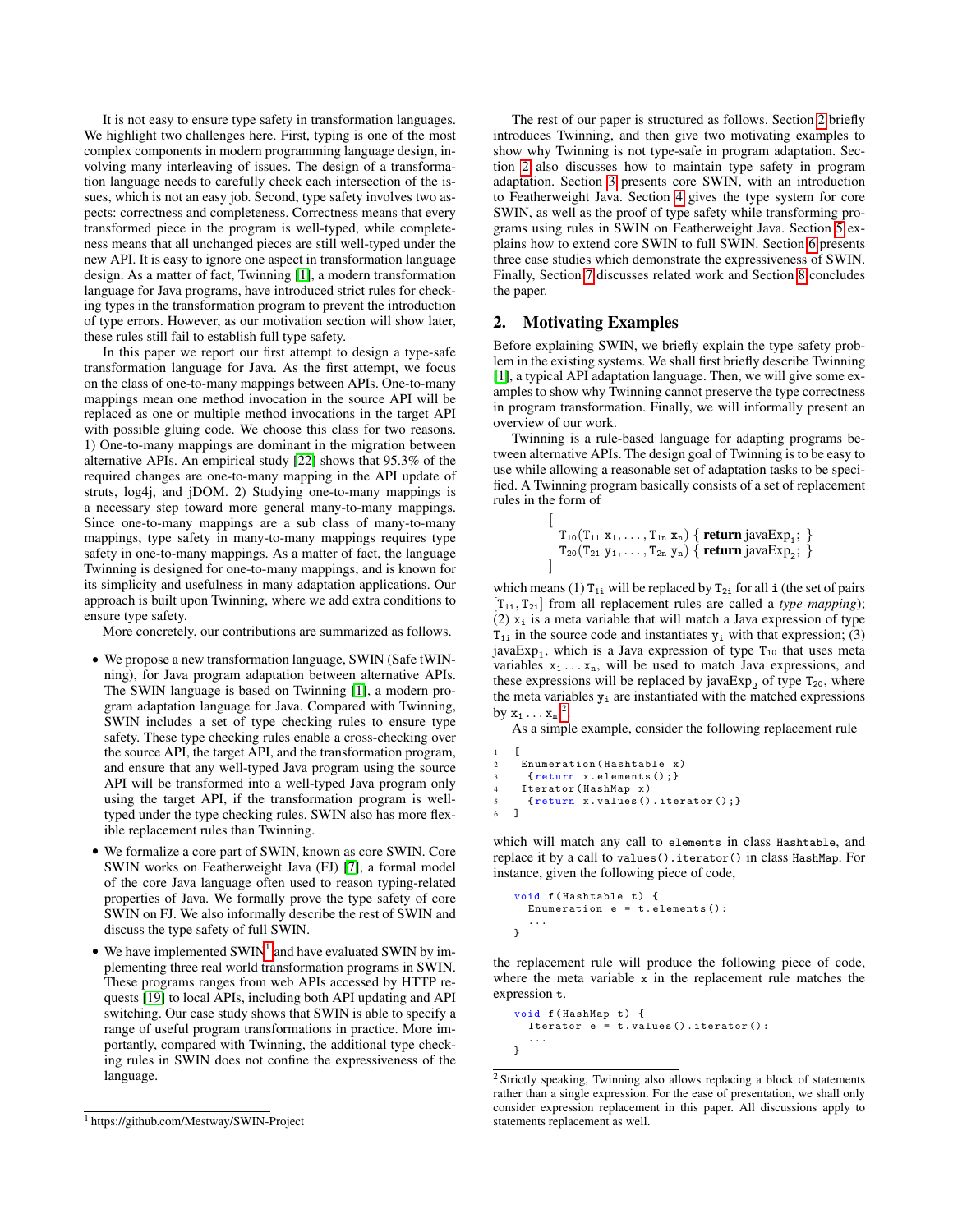

<span id="page-2-0"></span>Figure 1. Swing (left) and SWT (right) type mapping: boxes represent classes, arrows indicate the class hierarchy, and dotted lines indicate the type mapping relations.

Twinning mainly checks two conditions to avoid introducing new type errors in the code. First, Twinning requires each replacement must be well-typed under the typing rules of Java. In this way, we can ensure the replacement of expressions does not introduce new type errors. Second, Twinning requires that one type is only mapped to one type in the type mapping (i.e., one type cannot be mapped to different types by replacement rules). This condition ensures that the replacement of types can be correctly performed.

Unfortunately, these two conditions cannot fully ensure type safety. First, type errors may be introduced when subtyping relations are involved. To see this, consider a practical example to adapt programs from Java Swing API to SWT API [\[2\]](#page-10-5), where the correspondences between types of the two APIs are summarized in Figure [1,](#page-2-0) and the following presents part of the rules for replacing type constructors to their counterparts.

```
\GammaContainer () { return new Container () ; }
 Composite ()
  { return new Composite ( new Shell ( ), 0) ; }
\overline{1}[ JList () \{ return new JList(); \}List () { return new List(); } ]
```
The typing problem happens if we apply the above rules to the following piece of code:

Container  $x = new$  JList();

Clearly, it will yield the code

```
Composite x = new List () ;
```
which actually contains a type error: JList is a subtype of Container, but List is not a subtype of Composite, so we cannot assign a List object to a Composite variable. This example shows that, although the two conditions used in Twinning ensure the replacement of expressions and the replacement of types are correct by themselves, the *intersection* of the two replacements would introduce type errors.

Second, Twinning has no guarantee the replacement rules cover all necessary changes. When there are components appearing only in the old API but are not transformed by any transformation rule, type errors may be introduced. For instance, consider the upgrade of Java SDK from v1.0 to v1.2: class Hashtable (Figure [2\)](#page-2-1) is replaced by HashMap (Figure [3\)](#page-2-2). For this change, we write a

```
class Hashtable {
    Enumeration elements () { }
    boolean contains (Object v) { }
     ...
}
class Enumeration {
     ...
}
```

```
Figure 2. Hashtable API
```

```
class HashMap {
    Collection values () { }
    boolean containsValue (Object v) { }
    ...
}
class Collection {
    Iterator iterator () { }
    ...
}
class Iterator {
    ...
}
```
<span id="page-2-2"></span>Figure 3. HashMap API

```
[ Hashtable () { return new Hashtable(); }
  HashMap () { return new HashMap(); } ]
[ Enumeration (Hashtable x)
    { return x. elements () ; }
  Iterator (HashMap x)
    { return x. values () . iterator () ; } ]
```
<span id="page-2-3"></span>Figure 4. Replacement Rules From Hashtable to HashMap

set of replacement rules (Figure [4\)](#page-2-3). To be sure that any program using Hashtable can be transformed in a type-safe way, we must guarantee that all methods and classes in Hashtable have their replacements. However, the method contains in class Hashtable has no such replacements in the above set of rules.

In summary, the conditions of Twinning are not enough to ensure type-safety of the transformation program. We need additional conditions to prevent the above two problems. For the first case, we need to ensure that the type mapping does not break the subtyping relations. For the second case, we need to ensure the replacements cover the full API changes. Putting them together with the original two conditions from Twinning, we have the following four conditions.

- For each code snippet introduced in a replacement rule, the code snippet itself must be well-typed.
- The type mapping must form a function, i.e., no type in the source API is mapped to two or more types in the target API.
- The type mapping must preserve the subtyping relation. If  $X$  is a subtype of Y in the source API and m is the mapping,  $m(X)$ must be a subtype of  $m(Y)$  in the target API.
- The replacement rules must cover all type changes between the source API and target API.

It will be interesting to see later that these four conditions are sufficient to ensure type safety. However, as Twinning is presented informally in the original publication [\[1\]](#page-10-0), to reason about type safety, we need to first build a formal model of the Twinning semantics. A particular challenge of presenting this formal model is to understand how the replacement rules can be sequentially applied. For example, to transform the following piece of code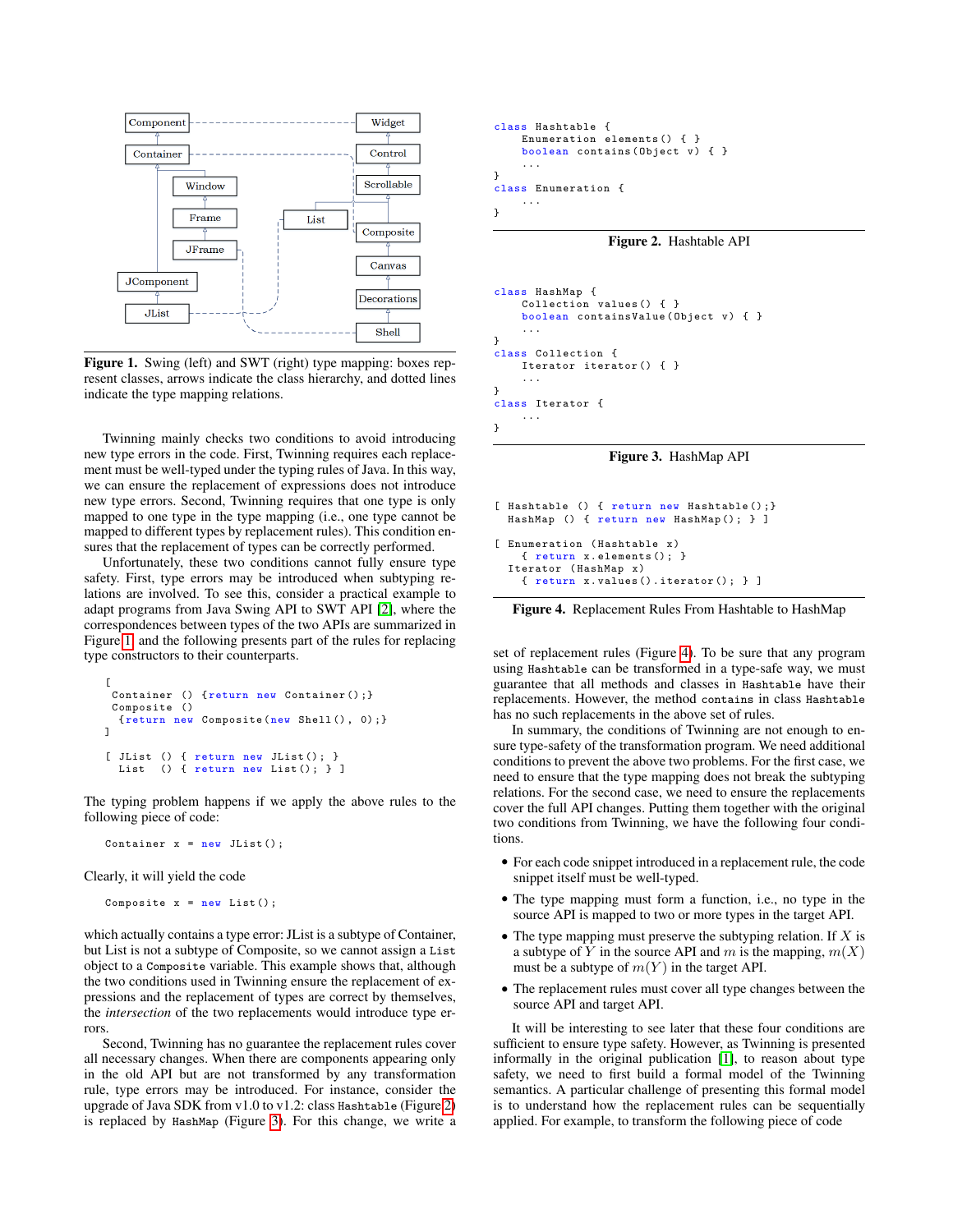```
new Hashtable () . elements ()
```
into

```
new HashMap () . values () . iterator ()
```
we need to begin with the second rule in Figure [4](#page-2-3) to replace "elements()" and then apply the first rule to replace "new Hashtable()". If we begin with the first rule, we shall get an expression

new HashMap () . elements ()

where the second rule cannot be applied because "new HashMap()" has a type HashMap that cannot be matched by the meta variable x of type Hashtable. In other words, the transformation is not *confluent* since applying the rules in different orders gives us different results.

A related issue is that some sequences of rule applications may be infinite. For example, let us consider the following rule.

```
[A (A x) {return x.a();}A (A x) { return x.a () .a () ;}]
```
Since the target side of the right also contains the call to a(), the rule can be applied again after the transformation, forming a *nonterminating* transformation. A terminating and confluent transformation is called a *convergent* transformation. A well-formed transformation language should always produce convergent transformations. However, the publication on Twinning [\[1\]](#page-10-0) provides no information how Twinning deals with these issues.

Another usability issue of Twinning is that Twinning allows only exact type matching, i.e., a meta variable of type  $T$  matches a Java expression only when the expression has exactly type T but not a subtype of  $T$ . This design eases the analysis as we can infer all type changes from the type mapping, but also makes transformation more difficult to write. For example, in Java v1.0 class Properties is a sub class of Hashtable, and thus any call to Properties.elements() should be transformed in the same way as Hashtable.elements(). However, the second rule in Figure [4](#page-2-3) does not apply to calls to Properties.elements() because the meta variable x has type Hashtable. As a result, for any replacement rule for a class C, we need to repeat the rule for each sub class of C, which is quite tedious.

To overcome this problem, we design a new language, SWIN (Safe tWINning). SWIN is based on Twinning but with the following differences.

- SWIN has full formal semantics.
- SWIN has more flexible rule application behavior, allowing a meta variable to match an expression of its sub type.
- SWIN is convergent. A well-typed SWIN program can act on any Java program confluently and free from non-terminating problems.
- SWIN includes a set of type checking rules to check the four conditions presented above.

In the following sections we shall introduce SWIN formally and present our proof of type safety.

# <span id="page-3-0"></span>3. Syntax and Semantics of Core SWIN

Before explaining full SWIN for Java, which will be discussed in Section [5,](#page-7-0) we start with core SWIN for Featherweight Java [\[7\]](#page-10-3), a known minimal core of Java. If no confusion will be caused, we shall directly use SWIN to refer core SWIN. We shall briefly review Featherweight Java, and explain the syntax and semantics of our transformation language SWIN for it.

## 3.1 Background: Featherweight Java

Featherweight Java (FJ for short) is a minimal core calculus for Java [\[7\]](#page-10-3). FJ is small enough that a concise proof of the type-safety property is possible while it can be easily extended to full Java.

```
Class Declaration
       CL ::= class C extends C\{\bar{C}\bar{f}; K\bar{M}\}\Constructor Declaration
       K ::= C(\overline{C}\overline{f}) {super(\overline{f}); this.\overline{f} = \overline{f}}
Method Declaration
       M ::= C m(\overline{C} \overline{x}) \{return t; \}Term
       t ::= x | t.f | t.m(\overline{t}) | new C(\overline{t}) | (C) t
```
<span id="page-3-1"></span>Figure 5. Syntax of Featherweight Java

Figure [5](#page-3-1) shows the syntax of FJ. The class declaration

```
class C extends D \{\bar{C}\bar{f}; K\bar{M}\}\
```
introduces a class named C with superclass D. The class has fields  $\bar{f}$  with types  $\bar{C}$ , a single constructor K, and a suite of methods  $\bar{M}$ .

In the formal notations, we use the bar notation adopted by Pierce [\[28\]](#page-11-5) for repetitive elements:  $\bar{a}$  to indicate a vector a, and all operations defined on single values expand componentwisely to vectors. For example, let  $x_i$  be the *i*th element in  $\overline{x}$ , we have  $\overline{a} < \overline{b}$ is equal to  $\forall i. a_i < b_i$  and  $\bar{a} \in S$  is equal to  $\forall i. a_i \in S$ . Here, we write  $\bar{C}$   $\bar{F}$ , for  $C_1$   $f_1$ ,  $\cdots$ ,  $C_n$   $f_n$ , where n is the length of  $\bar{C}$  and  $\bar{F}$ . Similarly,  $\bar{M}$  denotes  $M_1 \cdots M_n$ .

The constructor declaration

$$
C(\bar{C}\bar{f})
$$
{super( $\bar{f}$ ); this. $\bar{f} = \bar{f}$ .)

defines the way to initialize a Java object, including a call to superclass constructor and assignments to class fields.

The method declaration

```
C m(\bar{C} \bar{x}) return t; }
```
introduces a method named m with return type C and parameters  $\bar{x}$ of types ¯C. The body of the method is just a single term return t.

There are only five terms in FJ, variable x, field access t.f, method invocation  $t.m(\bar{t})$ , object creation new  $C(\bar{e})$ , and cast operation (C)e. The key simplification in FJ is the omission of assignment. This implies that an object's field is initialized by its constructor and never changed afterwards. This restricts FJ to a "functional" fragment of Java.

The typing rules of FJ are the same as those of plain Java. One exception is that FJ does not support method overloading. We refer the reader to the original paper [\[7\]](#page-10-3) and Appendix [A](#page-11-6) for the typing rules.

## 3.2 Core SWIN

In this subsection we describe the syntax and evaluation rules of SWIN formally. The type checking rules and the proof of the typesafety property will be presented in Section [4](#page-4-0) later.

# 3.2.1 Syntax

The formal definition of SWIN is presented in Figure [6.](#page-4-1) Similar to Twinning, a SWIN program Π is a set of transformation rules, and each transformation rule ( $\pi = (\bar{d})$  [1 : C<sub>1</sub>  $\rightarrow$  r : C<sub>r</sub>]) consists of three parts: 1) meta variable declarations  $(\bar{d})$ , 2) left hand side source code pattern 1 and 3) right hand side target code pattern  $r$ . The source code pattern 1 will be used to match an expression in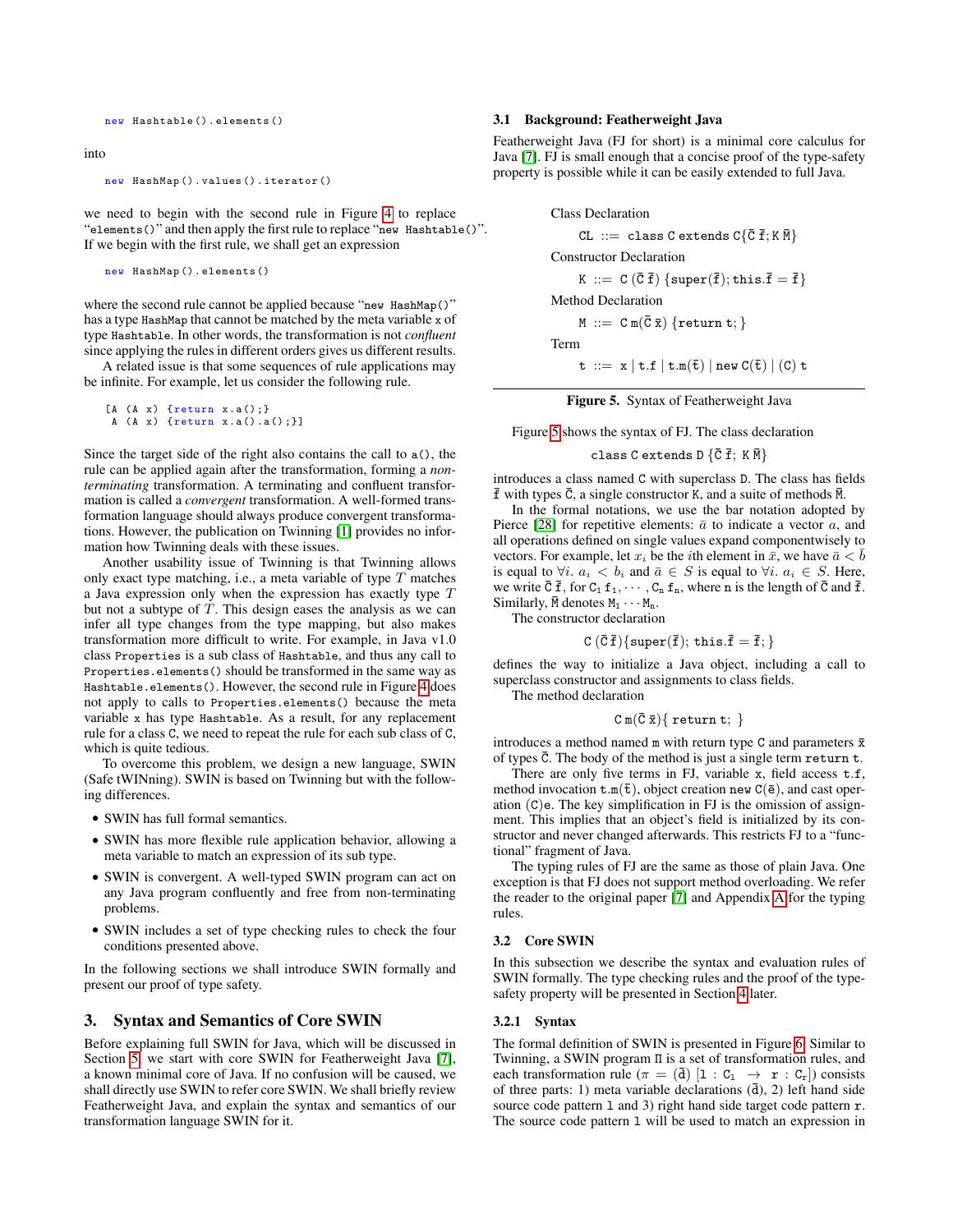| $\Pi$ ::= $\{\bar{\pi}\}\$ |                                                    | Transformation program |
|----------------------------|----------------------------------------------------|------------------------|
|                            | $\pi$ ::= $(\mathbf{\bar{d}})$ $[1 \rightarrow r]$ | Transformation rule    |
|                            | d ::= $x: C_1 \hookrightarrow C_2$                 | Variable declaration   |
|                            | 1 ::= $x.f \mid new C(\bar{x}) \mid x.m(\bar{x})$  | Code pattern           |
| $r \t:= t$                 |                                                    | FJ term                |

<span id="page-4-1"></span>

| <b>Figure 6.</b> Syntax of SWIN |  |  |
|---------------------------------|--|--|
|---------------------------------|--|--|

an old client program, and the target code pattern  $r$  is an FJ term using a new API with meta-variables bounded in d, which is used to generate updated client code. And the variable declaration part  $(d = x : A \hookrightarrow B)$  associates a metavariable with its type migration information:  $x$  is of type A in 1 and of type B in  $r$ .

An informal explanation of the rule can be seen from its correspondence with the replacement rule in Section [2.](#page-1-1) For example, the mapping rule

 $\pi = (x : A \hookrightarrow L, y : B \hookrightarrow M)$   $\left[ x.m(y) : C \rightarrow x.h(y) : D \right]$ 

can be seen as the following replacement rule:

```
\sqrt{ }C (A x, B y) { return x.m(y); }<br>D (L x, M y) { return x.h(y); }
]
```
Now if there is a client source code term  $(new A())$ .m(new B()), the rule will match the term as x binds to new  $A()$ , y binds to new  $B()$ , and the method name m matches the method name in the term. It results in that the updated term  $(new A())$ .h(new B()) is of type D. Note that this rule does not match the term  $(new C()) . m(new B())$ , as the type of the variable x (type A) does not match the type of the term new  $C()$  (type C).

To ensure convergence, we do not allow the left hand sides of two rules to be the same. If two rules have the same left hand side, they will always match the same term, resulting in possibly divergent results.

## 3.2.2 Semantics: Evaluation Rules

We assume that an FJ program, which is a set of class declarations, can be divided into two parts:  $\{\overline{\text{CL}}_{\text{API}}\}$  and  $\{\overline{\text{CL}}_{\text{client}}\},\$ where  $\{ \overline{\text{CL}}_{\text{APT}} \}$  is the source API, consisting of class definitions that are type-correct by themselves;  $\{\overline{\text{CL}}_{\text{client}}\}$  is the client program to be transformed, consisting of class definitions that depends on  $\{ \overline{\text{CL}}_{\text{APT}} \}$ . A transformation on an FJ program is to apply the transformation rules on  $\{\overline{\text{CL}}_{\text{client}}\}$  to get  $\{\overline{\text{CL}}'_{\text{client}}\}$ , and then replace  $\{\overline{\text{CL}}_{\text{APT}}\}$  with the target API  $\{\overline{\text{CL}}_{\text{APT}}\}$ , such that  $\{\overline{\text{CL}}_{\text{APT}}\}$  and  $\{\overline{\text{CL}}'_{\text{client}}\}$  form a type-correct program.

In formal notations, we use API to denote  $\{ \overline{CL}_{API} \}$ , and operations on APIs are naturally set operations (e.g.  $API<sub>1</sub> - API<sub>2</sub>$  is set substraction, which excludes class declarations in API<sub>2</sub> from  $API<sub>1</sub>$ ). In particular, we use the notation  $API<sub>s</sub>$  to denote the source API,  $\overline{CL}_{\text{APT}}$ , and API<sub>d</sub> to denote the target API,  $\overline{CL}'_{\text{APT}}$ , respectively.

Figure [7](#page-5-0) summarizes the formal semantics of SWIN. In the rules,  $A \leq B$  indicates that A is a subtype of B. A transformation program Π is formalized as a transformation from source code to target code on both types and terms. This transformation consists of the following three steps.

1. *Transformation Promotion*: The first three rules

(E-DECLARATION, E-CONSTRUCTOR, E-METHOD) are used to promote Π up to types and terms through a class declaration, a construction definition, and a method definition, respectively.

- 2. *Type Transformation*: The next E-CLASS rule is used to transform source types in the source API to target types in target API based on the type mappings defined in Π. Those types which are not involved in the type mapping of Π will stay the same according to the rule E-ALTER-CLASS. An important components of the two rules is TypeMapping, which records how types in  $API<sub>s</sub>$  is mapped to  $API<sub>d</sub>$  by the transformation program, and it is defined in Figure [8.](#page-5-1)
- 3. *Term Transformation*: The rest of the rules are used to transform source code terms. As the syntactic definitions in Figure [6](#page-4-1) show, an FJ term takes five forms. The form  $x$  and  $(C)$ t are evaluated by E-T-VAR and E-T-CAST, respectively, which basically further applies Π to sub terms. The other three forms are handled by E-T-FIELD, E-T-NEW, E-T-INVOKE, respectively. The three evaluation rules apply matched SWIN transformation rules to the current term. A term is matched by a rule when the signature of the rule matches the term and there is no rule that more "closely" matches the term. A rule  $r$  more closely matches a term than another rule  $r'$  when any of the meta variable in  $r$ has closer type to the matched term than  $r'$ . To deal with client defined classes, evaluation rules E-ALTER-FIELD, E-ALTER-INVOKE, E-ALTER-NEW are designed and they will apply Π to sub terms. In the definitions, we use  $Type(t)$  to get the type of a term t based on FJ typing rules.

To be concrete, let us see an example. Suppose that we want to switch from the old API ( $API<sub>s</sub>$ ) to a new one  $API<sub>d</sub>$ )<sup>[3](#page-4-2)</sup>

$$
\begin{array}{l}\mathtt{API_s} = \{\mathtt{class\ A}\ \{\ A(\texttt{)}\{\!\ldots\};\ A\ h(\texttt{A\ a})\{\!\ldots\};\};\} \ \mathtt{API_d} = \{\mathtt{class\ B}\ \{\ B(\texttt{)}\{\ldots\};\ B\ \mathtt{k}(\texttt{B\ b},\texttt{B\ c})\{\ldots\};\} \} \end{array}
$$

and we use the following SWIN transformation program

$$
\begin{array}{l} \Pi = [\pi_1, \pi_2] \\ \textbf{where} \\ \pi_1 = () ~[\texttt{new A() : A \rightarrow new B() : B} ] \\ \pi_2 = (\texttt{x : A \hookrightarrow B, u : A \hookrightarrow B)} \\ ~[\texttt{x.h(u) : A \rightarrow x.k(u, new B()) : B} ] \end{array}
$$

to transform the following source client Java code.

$$
(\texttt{new A}()) . \texttt{h} (\texttt{new A}())
$$

The transformation is done as follows:

```
\Pi((\texttt{new A}))).h(\texttt{new A}())\{ by E-T-INVOKE with rule \pi_2 \}[\mathtt{x} \rightarrow \Pi(\mathtt{new}~\mathtt{A}());\mathtt{u} \rightarrow \Pi(\mathtt{new}~\mathtt{A}());\mathtt{(x}.k(\mathtt{u}, \mathtt{new}~\mathtt{B}());{ replace x and u in x.k(u, new B()) }
       \Pi(\texttt{new A}()) \cdot k(\Pi(\texttt{new A}());\texttt{new B}())= { by E-T-NEW with rule \pi_1 }
       [ |(\texttt{new }B|)).\kappa([ |(\texttt{new }B|)),\texttt{new }B|))\{ \text{ since } [\ ](\text{new }B()) = \text{new }B() \}new B().k(new B(), new B())
```
Thus it results in the target code new  $B(.) \cdot k(new B(), new B())$ .

# <span id="page-4-0"></span>4. Type Checking System for Core SWIN

Now we turn to our type system that is used to check the type safety of transformation programs in SWIN. Given two APIs (API<sup>s</sup> and  $API_d$ ), and a transformation program (Π), mapping from  $API_s$  to  $API<sub>d</sub>$ , if  $\Pi$  passes our type checking, we can guarantee that  $\Pi$  will transform *any* FJ program using API<sup>s</sup> to a well-typed FJ program using API<sub>d</sub> instead.

<span id="page-4-2"></span><sup>3</sup> We omit the API method bodies here as it is not necessary to see the details of how an API method is implemented; it is sufficient to show the input types and the return type of each method in API. And this kind of omission is also used in later sections.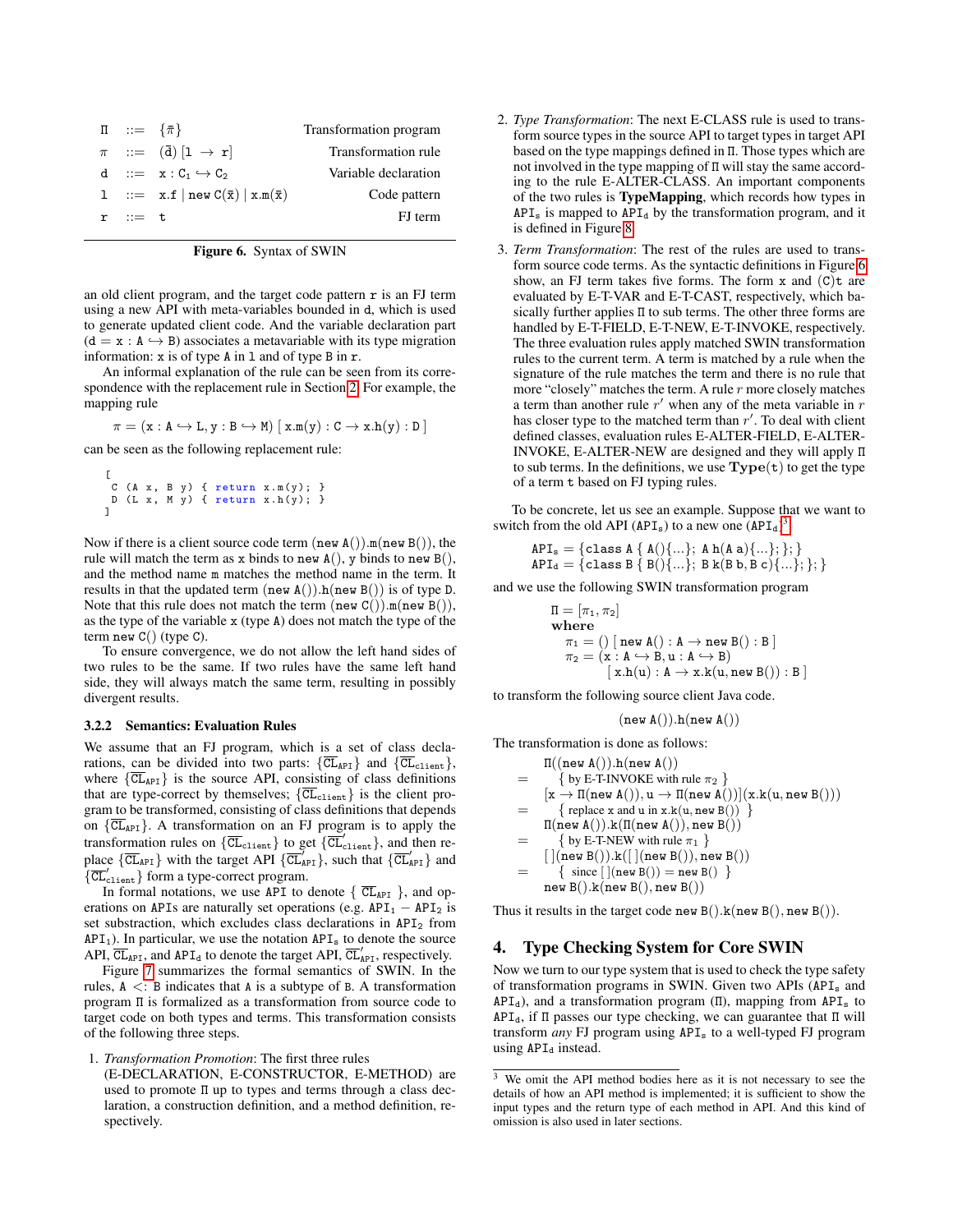

<span id="page-5-0"></span>Figure 7. Evaluation Rules of SWIN

 $\text{TypeMapping}((\bar{x}: \overline{C_1 \hookrightarrow C_2})[1:C \rightarrow r:D]) = \{C \hookrightarrow D\} \cup \{\overline{C_1 \hookrightarrow C_2}\}$  $\textbf{TypeMapping}(\{\bar{\pi}\}) = [\ ](\textbf{TypeMapping}(\pi))$  (Extract type migration information) π Decl(class C extends  $D\{...\}$ ) = C (Extract the declared class name)

<span id="page-5-1"></span>

| Figure 8. Auxiliary Functions used in Figure 7 and Figure 10 |  |  |  |  |  |  |  |
|--------------------------------------------------------------|--|--|--|--|--|--|--|
|--------------------------------------------------------------|--|--|--|--|--|--|--|

In the following sections, we will define our type-checking rules and prove the type-safety property of SWIN.

# 4.1 Type Checking Rules

We present the rules in Figure [9](#page-6-1) and Figure [10.](#page-6-0) Figure 9 depicts the rule for checking a single transformation rule  $\pi$ . Figure [10](#page-6-0) depicts the rules for checking a transformation program Π.

*Checking Rule for*  $\pi$  This rule checks whether the types declared in a transformation rule conforms to the actual types inferred using FJ typing rules. In the formal notation, we use  $\Gamma \vdash_{FJ}^{API_s} t : C$  to denote that the term t has type C under context Γ by FJ typing rules when considered together with APIs. When checking the left hand sides, we introduce modified type checking rules ∗FJ, which is used to ensure the exact matching on the parameters, so that our rules are only declared on valid methods.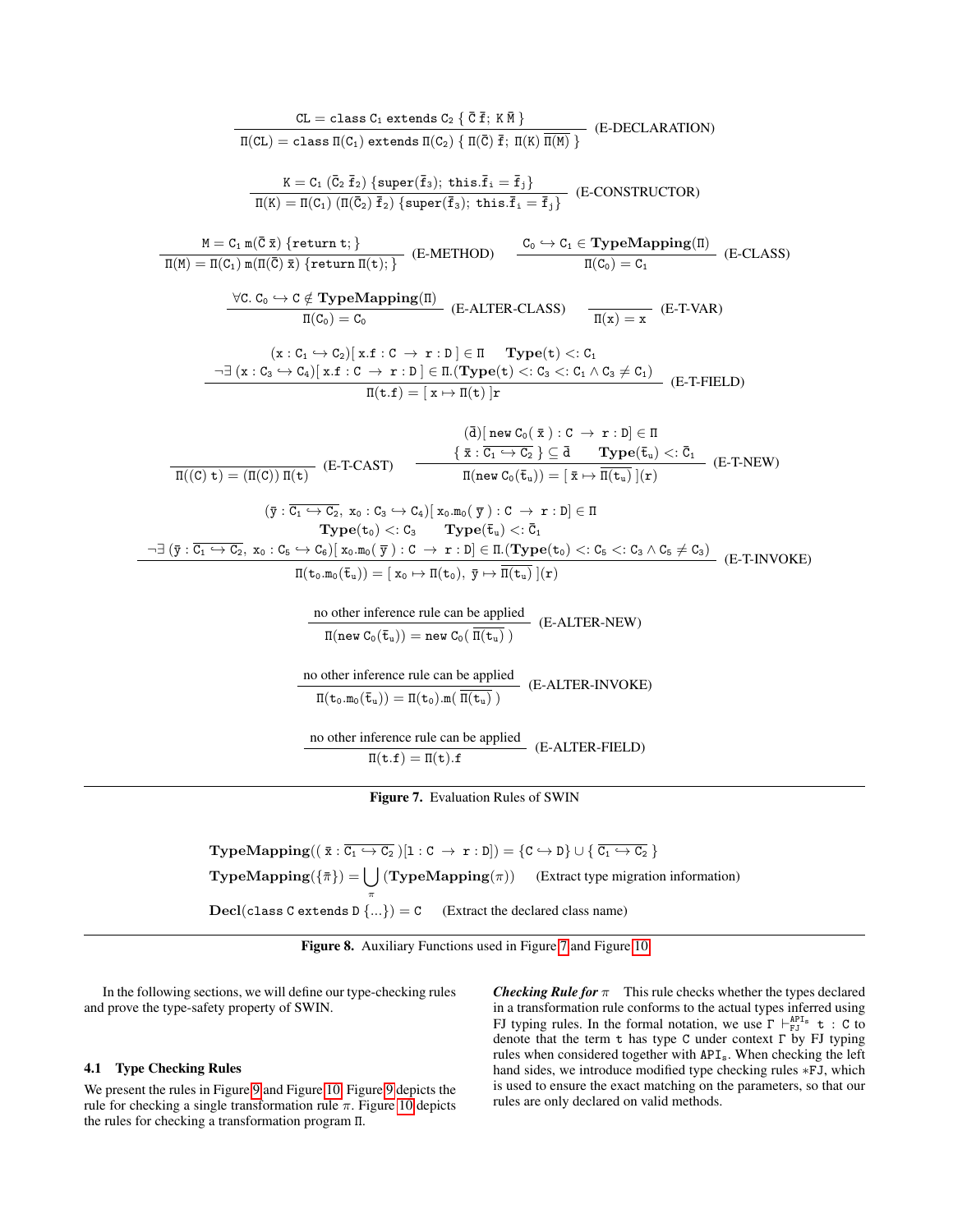```
\mathbf{RuleOK}(\Pi) = \forall \pi . (\pi \in \Pi \Rightarrow \pi \text{ ok})\text{ConstrCover}(\Pi, \text{API}_s, \text{API}_d) =\forall C_1, \overline{C}.(class C_1 extends \underline{C_1(\overline{C}^{\underline{-}}) ... } \in (APT_s - API_d)\Rightarrow \exists C_2, \overline{C}', \overline{x}, r. ((\overline{x} : \overline{C \hookrightarrow C'})[\text{new } C_1(\overline{x}) : C_1 \rightarrow r : C_2] \in \Pi))
         \forall C_1, C_2, m, \overline{C}.(class C_1 extends \text{ }_{-} \{ C_2 m(\overline{C}^-) \} ... \} \text{ }_{-} \{ (API_s - API_d)\Rightarrow \exists \; \texttt{x}, \bar{\texttt{y}}, \texttt{C}'_1, \texttt{C}'_2, \bar{\texttt{C}}', \texttt{r}.((\texttt{x}: \texttt{C}_1 \hookrightarrow \texttt{C}'_1, \; \bar{\texttt{y}}: \overline{\texttt{C} \hookrightarrow \texttt{C}'})[\texttt{x}. \texttt{m}(\bar{\texttt{y}}): \texttt{C}_2 \rightarrow \texttt{r}: \texttt{C}'_2] \in \Pi))FieldCover(\Pi, API_s, API_d) =\forall C_1, C_2, f.(class C_1 extends \subset {C_2 f; ...} \in (API_s - API_d)\Rightarrow \exists \mathbf{x}, C'_1, C'_2.((\mathbf{x}: C_1 \hookrightarrow C'_1)[\mathbf{x}.\mathbf{f}: C_2 \rightarrow \mathbf{r}: C'_2] \in \Pi))\text{MapChecking}(\Pi, \text{API}_s, \text{API}_d) =\forall C, D.(C \hookrightarrow D \in TypeMapping(Π)
                   \Rightarrow (∃ CL ∈ API<sub>s</sub> ∩ API<sub>d</sub>.(Decl(CL) = C ∧ D = C))
                            \vee (\exists \text{ CL} \in \text{API}_s - \text{API}_d.(\text{Decl}(CL) = C)))\text{Subtyping}(\Pi, \text{API}_s, \text{API}_d) =\forall C_i, D_i, C_j, D_j. (C_i \hookrightarrow D_i, C_j \hookrightarrow D_j \in \mathbf{TypeMapping}(\Pi) \Rightarrow (C_i \lt C_j \Rightarrow D_i \lt D_j))
```
<span id="page-6-0"></span>**Figure 10.** Checking rules (or checking funtions) for Π. A SWIN program Π with specified source API (API<sub>s</sub>) and destination API (API<sub>d</sub>) should pass these checking rules to maintain type safety. Underscore(<sub>-</sub>) is a wildcard and apostrophe (...) represents omitted declaration sequences (field declarations or method declarations). And a special use of the notations used in Constr Cover etc. is  $\bar{c}$  =, which represents  $C_1$ ,  $C_2$ , ...,  $C_n$ , as their types are known while the variable names are not necessary.

$$
\frac{\{\bar{x}: \bar{C}\} \vdash^{API}_{*FJ} 1: C_{1} \{\bar{x}: \bar{D}\} \vdash^{API}_{FJ} r: C_{2}}{(\bar{x}: \bar{C} \rightarrow D)[1: C_{1} \rightarrow r: C_{2}] \text{ ok}} \quad (T-\pi)
$$
\n
$$
\frac{\Gamma \vdash^{API}_{FJ} x: C_{0} \text{ mtype}(\mathfrak{m}, C_{0}) = \bar{D} \rightarrow C \quad \Gamma \vdash^{API}_{FJ} \bar{y}: \bar{D}}{\Gamma \vdash^{API}_{*FJ} x. \mathfrak{m}(\bar{y}): C} \quad (T-L1)
$$
\n
$$
\frac{\text{fields}(C) = \bar{D} \bar{f} \quad \Gamma \vdash^{API}_{FJ} \bar{x}: \bar{D}}{\Gamma \vdash^{API}_{*FJ} \text{ new } C(\bar{x}): C} \quad (T-L2)
$$
\n
$$
\frac{\text{fields}(C) = \bar{D} \bar{f} \quad \Gamma \vdash^{API}_{FJ} x: C}{\Gamma \vdash^{API}_{*FJ} x. f_{1}: D_{1}} \quad (T-L3)
$$

<span id="page-6-1"></span>**Figure 9.** The checking rule for  $\pi$ 

Please note that this rule also indicates that we can drop the type declarations in the transformation rules, i.e., instead of writing  $\left[ x.m(y) : C \rightarrow x.h(y) : D \right]$ , we can write  $\left[ x.m(y) \rightarrow x.h(y) \right]$ and deduce C and D using FJ typing rules. However, we decide to keep these declarations in the code because with these declarations, TypeMapping(Π) becomes more explicit, avoiding subtle bugs on erroneous type mappings.

*Checking Rules for* Π The main goal of the type checking rules is to check the four conditions presented in Section 2. Next we explain how this is achieved.

- 1. All rules are well-typed themselves. (Rule RuleOK)
- 2. The class mapping in  $TypeMapping(\Pi)$  should be a function, i.e. one class in the old API should be mapped to only one class in new API. In fact, this property is covered by the subtyping relationship check, as type equality can be treated as a bi-directional subtyping relation. (Rule Subtyping)
- 3. The class transformation preserves the subtyping relationship in the old API. (Rule Subtyping)
- 4. The transformation program covers all classes/methods/constructors/fields that only exist in the old API but not the

new API (Rules ConstrCover, MethCover, FieldCover), and no unnecessarily type conversion is introduced (Rule MapChecking). Note that the above three rules are declared on constructors, methods, and fields directly. The coverage of classes is implied by rule ConstrCover and the definition of TypeMapping.

We say a SWIN program is *well-typed* iff it satisfies the checking rules presented in Figure [10.](#page-6-0) As will be proved in Section [4.3,](#page-6-2) a well-typed transformation program Π is type-safe, guaranteeing the well-typedness of the target code when Π is applied to any client code with old API. Otherwise, there must exist some client code that cannot be transformed to a well-typed target code with this transformation program.

## 4.2 Convergence Theorem

Our checking rules and evaluation rules ensure the convergence of any SWIN program, which is discussed in the following theorem and its proof sketch.

## Theorem 1. *Any SWIN program is convergent.*

*Proof sketch.* SWIN employs a normal order evaluation semantics. First, the evaluation rules visit a term leftmost and outermost. After performing the transformation on that term, the evaluation rules recursively visit the sub terms of the term, and for each visit, the transformation will be applied on the original sub terms, and produce the transformation result by combining the transformed sub terms. In this way we can ensure each recursive visit will be terminated as the length of the sub terms are always shorter than the term. Also, we can ensure the transformation on a term is confluent, as each program element is transformed by exactly one rule according to the restrictions on  $\pi$  (checking rules for  $\pi$ ) and the definitions of the evaluation rules.  $\Box$ 

## <span id="page-6-2"></span>4.3 Type-Safety Theorem

In this subsection, we reason type safety of SWIN formally and outline the key theorems and lemmas here.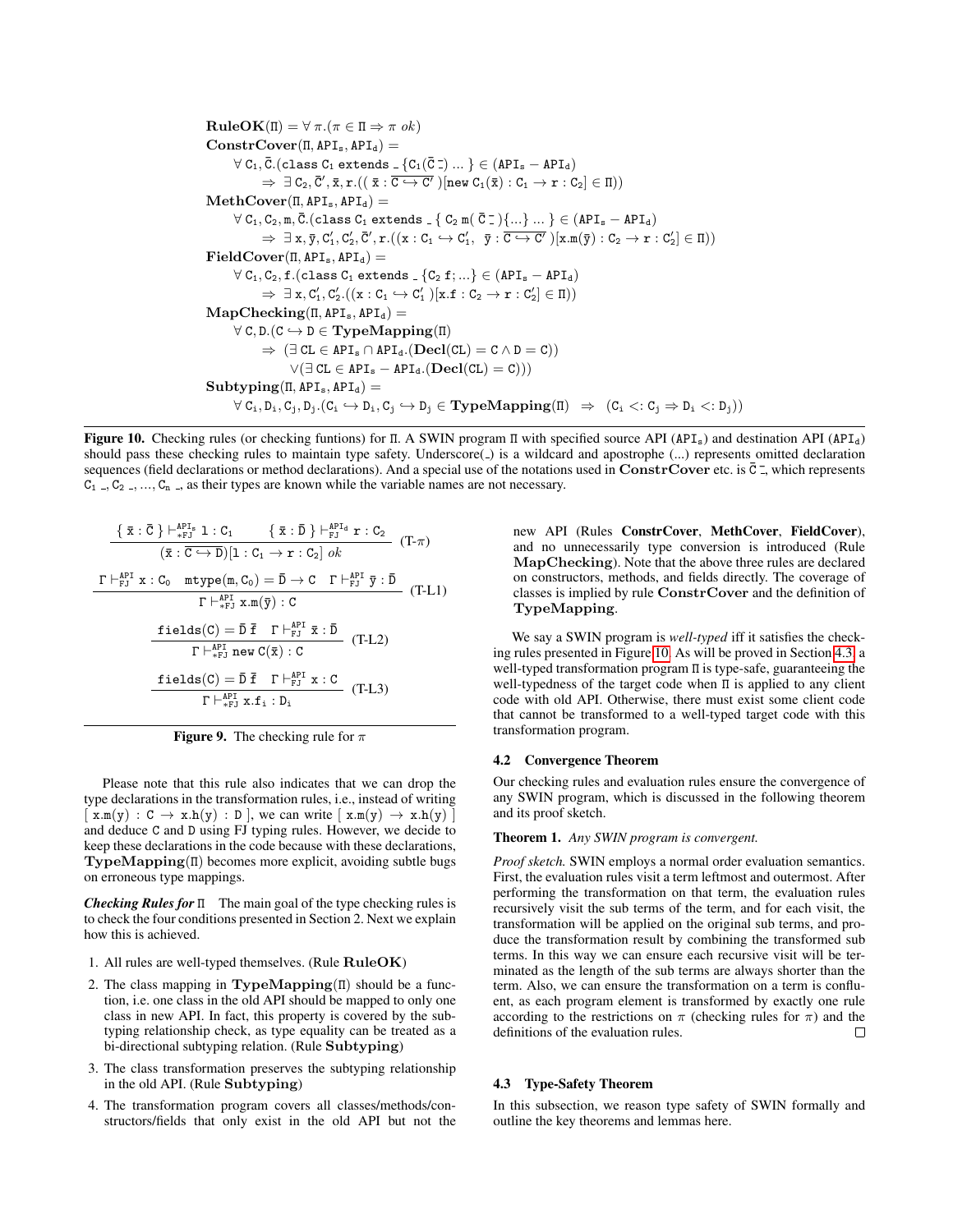Intuitively, SWIN is type-safe if and only if a well-typed SWIN program can transform *any* well-typed FJ program to a well-typed FJ program. The proof needs to bridge the type inference tree on an old API to the new type inference tree on a new API, and we need to generate a derivation tree based on conditions in checking rules and the derivation tree on original client code.

Because of the space limit, we cannot present the full proofs here. Instead, we present four key lemmas that can stepwise lead to the final theorem. The full proofs of lemmas and the theorem can be found in the technical report on the formal definition of SWIN [\[23\]](#page-11-7).

In our lemmas,  $\Gamma = \bar{x}$ :  $\bar{C}$  represents the typing context of an FJ term t, which designates each variable x in the term with a type C. Specially, given a term t in client code and a transformation program  $\Pi$ ,  $\Gamma_s$  represents the variable environment for t (before transformation) and  $\Gamma_d$  represents the environment of the transformed term  $\Pi(t)$ . The proof also depends on the typing rules of FJ, which is presented in Appendix [A.](#page-11-6)

Lemma 1 (Typing Context). *Suppose the typing context for a term* t *is* Γ<sup>s</sup> = ¯x : ¯C*. Given a SWIN program* Π *acting on* API<sup>s</sup> *to* APId*, we know that the typing context for*  $\Pi(t)$  *is*  $\Gamma_d = \bar{x} : \Pi(C)$ *.* 

*Proof sketch.* Note that an FJ typing context Γ will be created in the rule FJ-M-OK and will not change during the type deriving of a term. According to the rule E-DELCARATION and E-METHOD, the types of the method argument and the variable "this" (which include all variables binded in Γ) will both be updated to  $\Pi(C)$ .  $\Box$ 

Lemma 2 (Subtyping). *Suppose a well-typed SWIN program* Π *transforms an FJ program* P *with* API<sup>s</sup> *to a new program* P <sup>0</sup> *with* APId*, then the following holds.*

 $C_1$  <:  $C_2$  *in*  $P \implies \Pi(C_1)$  <:  $\Pi(C_2)$  *in*  $P'$ *.* 

*Proof sketch.* The subtype relation between classes have the following two cases:

- $\bullet$  C<sub>1</sub> is declared in client code: E-DECLARATION will guarantee that the subtype relation will be preserved in transformation.
- $\bullet$  C<sub>1</sub> is declared in API: the checking rule Subtyping guarantees it.

Combining these two cases and the transitivity of subtype relation, we know that the lemma holds.  $\Box$ 

Lemma 3 (Variable Substitution). *Suppose that an FJ term* t *is well-typed under context*  $\Gamma = \Gamma_1, {\bar{x} : \bar{C}_x}$ *, i.e.*  $\Gamma \vdash_{FJ} t : C_t$ *. After substituting terms*  $\bar{t}_u$  *for variables*  $\bar{x}$  *, with the property that*  $\Gamma_1 \vdash_{FJ} \overline{t}_u : \overline{C}_u$  *and*  $\overline{C}_u <: \overline{C}_x$ *, t can be typed to*  $C_t$  *or a sub-class of* Ct*. Namely,*

 $\Gamma_1, \{\bar{\mathtt{x}} : \bar{\mathtt{C}}_{\mathtt{x}}\} \vdash_{\mathtt{FJ}} \mathtt{t} : \mathtt{C}_{\mathtt{t}} \Longrightarrow \Gamma_1 \vdash_{\mathtt{FJ}} [\bar{\mathtt{x}} \mapsto \bar{\mathtt{t}}_{\mathtt{u}}] \mathtt{t} : \mathtt{C}'_{\mathtt{t}}, \ \mathtt{C}'_{\mathtt{t}} <: \mathtt{C}_{\mathtt{t}}$ 

*Proof sketch.* By induction on the derivation of a term t, we have fives cases to discuss. (x,  $(C)$ t, t.f, new  $C(\bar{t})$  and  $t \cdot m(\bar{t})$ ). The first three cases  $(x,(C)t)$  and  $t.f$ ) are obvious according to their evaluation rules.

For case 4 and case 5, the following properties are used in proof:

- The arguments in the method invocation will be substitute by terms whose types are subtypes of the original argument variables (Arguments are compatible).
- The target term (the caller) is of a type that is subtype to the original caller variable (The method can be found in the new caller term).

With subtype relation cleared, the proof is also obvious according to the rule FJ-METHOD and FJ-CONSTRUCTOR. П

Lemma 4 (Term Formation). *Given a well-typed SWIN program* Π*, if a term* t *in the original typing context can be typed to* C*, then after transformation by* Π*, the term is well-typed and its type is a subtype of* Π(C)*. i.e.*

 $\Gamma_{\rm s}\vdash_{\rm FJ}^{\tt API_{s}}\mathtt{t}: \tt C\Longrightarrow \Gamma_{d}\vdash_{\rm FJ}^{\tt API_{d}}\Pi(\mathtt{t}): \tt C',\text{ where } \tt C' <: \Pi(\tt C)$ 

*Proof sketch.* Induction on the term derivation. Again we have five cases to prove.  $(x, (C)t, t.f, new C(\bar{t})$  and  $t.m(\bar{t}))$ 

The first two cases  $(x, (C)t)$  are obvious according to Lemma 1 and their evaluation rules (E-T-VAR, E-T-CAST). The last three cases are not trivial in proof, we simply mention some points for case 5 (method invocation) as an example, and the full proof can be found in the technical report [\[23\]](#page-11-7).

For case  $t = t_0.m(\bar{t}_u)$ , we have two subcases to deal with:

- The method is defined in a class which is defined in client code: to prove that arguments and the caller terms are well-formed terms whose types are subtypes of the original ones.
- The method is defined in a class defined in old API: to prove that the rule  $\pi$  to transform the term will finally leads to a welltyped term according to the Substitution Lemma and Subtyping Lemma.

And with these five cases proved, we have the property that a well-typed SWIN program can correctly transform FJ terms.  $\Box$ 

Theorem 2 (Type-Safety). *Any FJ program is well-typed after a transformation by a well-typed SWIN program* Π*. i.e. For any* CL*,*

 $\Pi({\rm CL}) = {\rm class} \Pi({\rm C}_1)$  extends  $\Pi({\rm C}_2) \{ \Pi(\bar{{\rm C}}_i) \bar{{\rm F}}_i; \Pi(K) \overline{\Pi(M)} \}$ 

*is well-typed with new API if* Π *is well-typed.*

*Proof sketch.* We need to prove that method calls are well formed in the transformed FJ program and the class declarations are well formed.

This can be a direct result from: 1) all terms are well formed after transforamtion (Lemma 4), 2) arguments and super class declarations are well formed (this can be checked through E-METHOD-DECLARATION, E-CLASS-DECLARATION and TypeMapping). П

# <span id="page-7-0"></span>5. From Core SWIN to Full SWIN

In this section, we present the way to extend core SWIN on Featherweight Java to full SWIN on full Java language formally. Generally, the extension is based on the term extension and type extension. By extending source code pattern and target code pattern to a term in full Java and extending types to full Java in variable declaration part of update rules, we are able to match a Java term and then transform it to a term with new API by meta-variable substitution.

Extending SWIN to full SWIN, we need some special treatments of the following key points :

*Package* Full Java supports the package and import commands for name organization. Pacakges support modularity naturally and APIs in a full Java program should be stored in different packages. When we transform Java programs with packages, we simply need to transform the client codes and then replace the corresponding API packages without touching other API packages.

To ease the writing of transformation rules, we also support import command in SWIN, yet all internal processing is based on fully qualified names.

*Field and Assignment* FJ has no assignment statements and all fields are read-only. When assignments are introduced, expressions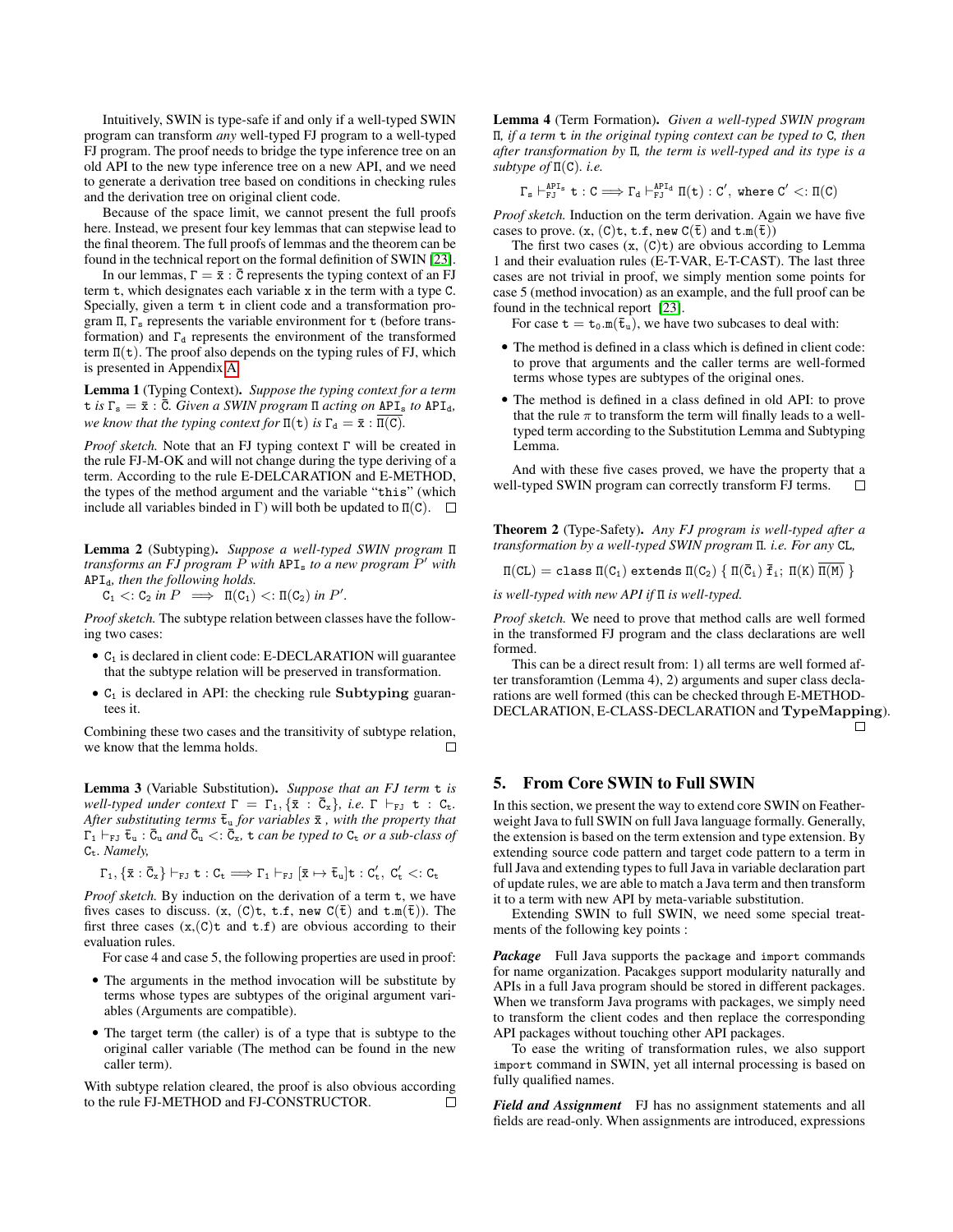in Java can be distinguished into L-value and R-value. To ensure type safety, we need to ensure the transformation does not change an L-value into an R-value. The most common L-value is field access. For example, given " $a.x = b$ ", if a transformation rule transforms "a.x" into "new A()", the new code will fail to compile because "new A()" is not a L-value. This check can be implemented by applying the Java rules for distinguishing L-value and R-value on the source patterns and the destination patterns.

*Static Method Access* In full Java, a method can be defined as a static method, and we can access it by  $C.m(a, b, ...)$ . We treat the application of full SWIN on static method access as a normal method invokation, except that we need to apply the term directly on the class identifier. As the transformation of a class definition is by class name replacement, type safety can be guaranteed.

*Interface* In FJ, the subtyping relation is linear and full order. So during pattern matching, there is always a "closest" parent class for each class and this ensure that the term will always match that class to ensure confluent.

In full Java, there may exist multiple parent classes, which will then lead to no single "closest" parent class exists. For example, if class A has two super types, class B and interface C, and all three classes declare a method m. If there are two transformation rules declared on B.m and C.m, respectively, we cannot find a closest rule on A.m. In such case, we will report an error when executing the transformation, and the programmers could resolve the error by adding a rule on A.m, which is always closer than any other rules.

*Overload* When method overloading is considered, we need to match a method not only using its name, but also the type of its input parameters. Also, the subtyping relation should be considered in the same way as Java: when there are several overloaded methods that can be matched, we choose the one with the closest subtyping relation on the parameters. For example, if we have a relationship  $A \leq B \leq C$ , and in class D, we have methods  $f(B x)$  and  $f(C x)$ . Then  $(new D())$ .  $f(new A())$  is a call to the first method as they have a closer subtyping relationship. A pattern matching  $f(C x)$  should not match this term.

*Generics* Generics in full Java affects the evaluation rules E-CLASS and E-T-NEW. We have two extending rules to solve this problem.

- 1. During pattern matching, a rule matches a generic type without considering its type parameters.
- 2. After performing transformation on a generic type, the rules recursively visit the type parameters.

The type safety is guaranteed because we require the preservation of subtyping relation, and thus the constraints on generic parameters will not be broken. Note that our rules always treat the generic type and its parameters independently, and thus do not allow the change in the number of type parameters from the source API to the target API. This design choice keeps our language simple, and has a limited negative effect on expressiveness: we have never observe the change in the number of type parameters in practice.

# <span id="page-8-0"></span>6. Case Studies

## 6.1 Research Questions

Since SWIN puts two more conditions on the replacement rules than Twinning, a natural question to ask is whether these two additional conditions confine the expressiveness of the language. In other words, there are programs that can be written in Twinning but not in SWIN, but are these programs useful in practice? Furthermore, beyond Twinning, we also want to understand the ex-

pressiveness of SWIN in general. These considerations lead to two research questions.

- 1. Does the extra conditions confine the expressiveness of SWIN compared with Twinning?
- 2. In general, how much expressive is SWIN?

#### 6.2 Study Setup

To answer these two research questions, we perform three case studies. To answer the first research question, we need to compare SWIN with Twinning. To do this, we repeat a case study in Twin-ning that migrate programs from Crimson v1.1.3<sup>[4](#page-8-1)</sup> to dom4j v1.6.1<sup>[5](#page-8-2)</sup>. Crimson and dom4j are both Java libraries for manipulating XML files, but Crimson is no longer supported. Thus, developers may want to migrate programs from Crimson to dom4j.

To answer the second research question, we perform two more case studies, one is about migration from one API to another API, the other one is to upgrade clients for incompatible API upgrade. More concretely, we chose the program migration from Twitter4J v4.0.1<sup>[6](#page-8-3)</sup> to Sina Weibo Java API  $v2^7$  $v2^7$ , and the client upgrade from Google Calendar API<sup>[8](#page-8-5)</sup> v2 to v3. Twitter4J is a Java wrapper for the RESTful Twitter API. Sina Weibo is the Chinese counterpart of Twitter, and it provides an official Java library for accessing its web API. Google Calendar API is the official Java library for accessing the data in Google Calendar.

The two case studies of program migration (from Crimson to dom4j, from Twitter4J to Sina Weibo API) both involve large APIs, and it is difficult for us to cover the full APIs. In the case study from Crimson to dom4j, the Twinning authors [\[1\]](#page-10-0) chose a client (log4j  $v1.2.14<sup>9</sup>$  $v1.2.14<sup>9</sup>$  $v1.2.14<sup>9</sup>$ ) and only wrote transformations for the part of the API covered by the client. We followed the same step as their case study. In the case study from Twitter4J to Sina Weibo API, we consider three example clients on manipulating the timeline provided in the example directory in the Twitter4J source package, and cover only the part of the API used in these examples.

To perform the case studies, we implemented SWIN in Java using the Polyglot compiler framework [\[24\]](#page-11-8). Both our implementation and all evaluation data are available at the project web site $10$ .

#### <span id="page-8-8"></span>6.3 Results

# 6.3.1 General Expressiveness

In total, we wrote 94 rules for the three case studies, each transforming a method call to the old API into an expression using the new API. Our rules cover 97% of the total API methods that needed to be transformed in the three case studies. This results indicate that, though our approach deals only with one-to-many mappings, it is able to perform a significant portion of program adaptation tasks in practice.

#### 6.3.2 Comparison with Twinning

The only uncovered API changes are three method changes in Google Calendar API, consisting of 3% of the total API methods that needs to be transformed. In the three uncovered method changes, one method splits into several methods, and we need to decide which new method to replace the original one based on the calling context, which is not supported in SWIN.

<span id="page-8-1"></span><sup>4</sup> <http://xml.apache.org/crimson/>

<span id="page-8-2"></span> $5$ <http://www.dom4j.org/>

<span id="page-8-3"></span><sup>6</sup> <https://github.com/yusuke/twitter4j/>

<span id="page-8-4"></span> $7$ <https://code.google.com/p/weibo4j/>

<span id="page-8-5"></span><sup>8</sup> <https://developers.google.com/google-apps/calendar/>

<span id="page-8-6"></span><sup>9</sup> <http://logging.apache.org/log4j/1.2/>

<span id="page-8-7"></span><sup>10</sup> <https://github.com/Mestway/SWIN-Project>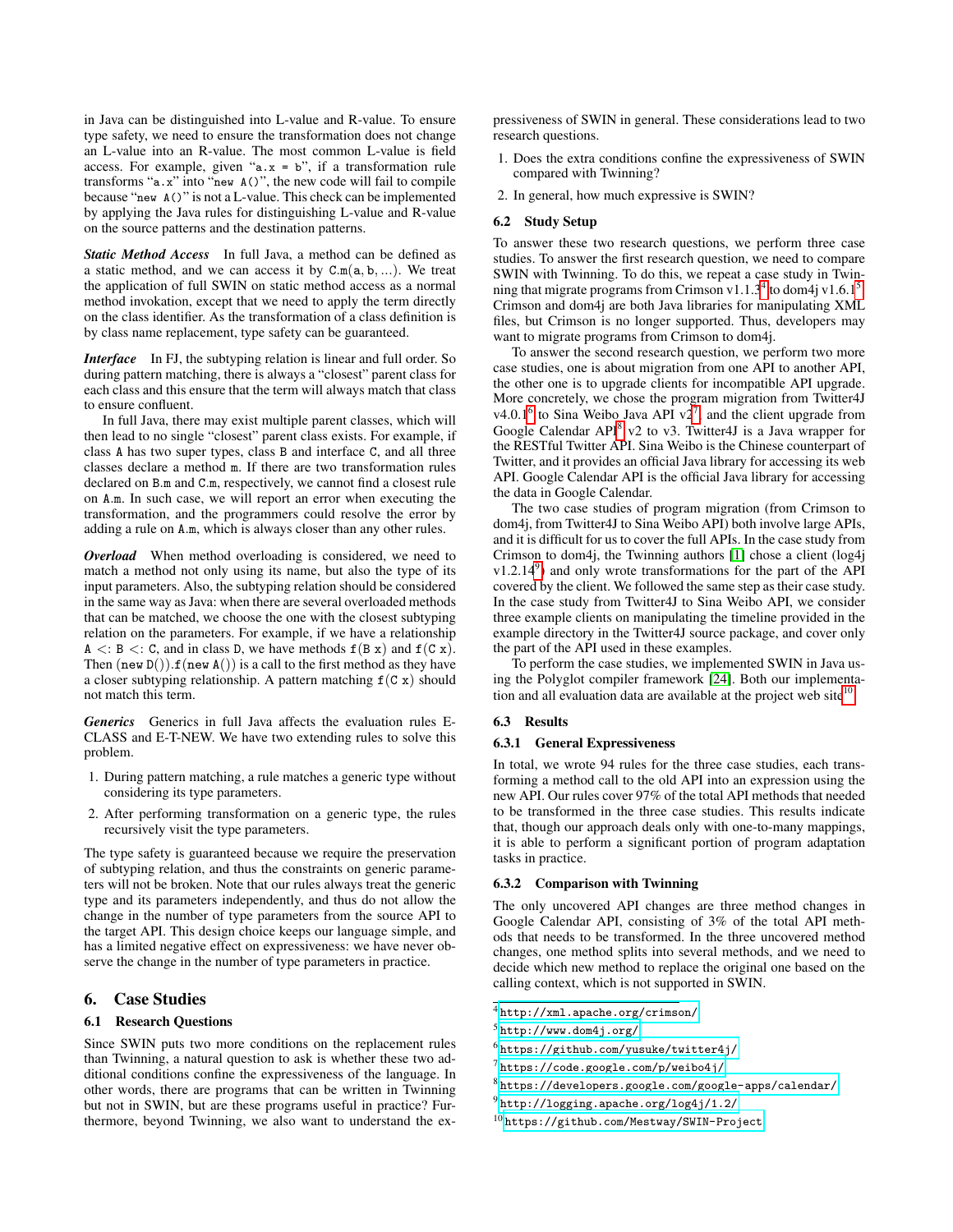More concretely, method "EventWho.getAttendeeType()" in Google Calendar v2 returns a string that may contain either "attendee" or "organizer". Google Calender v3 replaces this method with two methods: "boolean getSelf()" which returns true when "attendee" should be returned and "boolean getOrganizer()" which returns true when "organizer" should be returned. To migrate the client, we may need to transform the code as follows, where "getSelf()" is a client-written method to test whether the argument is equal to "attendee",

```
String attendeeType = attendee . getAttendeeType () ;
boolean isSelf = isAttendee ( attendeeType );
```
#### into the code as follows.

boolean isSelf = attendee . getSelf () ;

This example shows two fundamental limitations of SWIN. First, to perform the above transformation, we need to match a sequence of statements and transform them into one method calls. This requires many-to-one mapping and is not supported by SWIN. Second, we need to perform a semantic analysis on the implementation code of isAttendee to decide whether to transform the code into getSelf() or getOrganizer(). This kind of conditional transformation is not supported by SWIN.

Clearly, Twinning also has these limitations and cannot handle the three split methods in Google Calendar API as well. This result indicates that SWIN is as expressive as Twinning on our three case studies. Please note that many API classes have sub classes, and thus the SWIN programs should be much shorter than Twinning, as in Twinning we need to repeat the rules for the parent class also on each sub class.

#### 6.3.3 Interesting Transformation Patterns

In the implementation of the three case studies, we also found that many transformations are not direct method replacement, but can still be expressed in SWIN by flexible use of the transformation rules. We summarize three patterns below.

Method  $\leftrightarrow$  Constructor. We may need to map between class constructors and methods, and in SWIN we can directly specify such a replacement. For example, in the case from Crimson to dom4j, we write the following piece of code. This program is in the text form of SWIN, where we use  $\rightarrow$  to denote  $\rightarrow$  and  $\rightarrow$  to denote →.

```
(f : DocumentBuilderFactory ->> DocumentFactory )
[ (f. newDocumentBuilder () ): DocumentBuilder ->
    (new SAXReader (f)): SAXReader ]
```
Type Merging. Sometimes a set of classes in the old API become one class in the new API. In class CalendarEvent in Google Calendar v2, there is a method getTitle(). Developers can use this method to acquire the title of a source, but the type of the title is TextConstruct. Class TextConstruct is a wrapper of a string, and there is a method getPlainText() which returns the internal string. In Google Calendar v3, the class CalendarEvent becomes Event, which directly contains a method getSummary() to return the string of title. As a result, we may need to transform a sequence of method invocations "x.getTitle().getPlainText()" into a single invocation "x.getSummary()".

Although such a transformation implies a many-to-many mapping, it can be implemented in SWIN because TextConstruct is only used in the return type of getTitle() in Google Calendar API. We can consider the API upgrade as merging classes CalendarEvent and TextConstruct into Event and merging methods getTitle() and getPlainText() into getSummary(). As a result, we can remove the call to getPlainText() and replace getPlainText() with getSummary(). The rules are as follows.

```
(x : CalendarEvent ->> Event)
    [ (x. getTitle () ): TextConstruct -> x : Event ]
(l : TextConstruct ->> Event )
    [ (l. getPlainText () ) : String
         -> (l . getSummary () ) : String ]
```
This pattern indicates that though SWIN is design for one-tomany mappings, many-to-many mappings can also be supported in a limited form from the flexibility of the rules.

Type Deletion. A class in the old API may become totally useless in the new API. In twitter4j, a Twitter object can be obtained by first creating a factory TwitterFactory and then invoking the getInstance() method, but in Sina Weibo API class Weibo, the counterpart of Twitter, can be directly created. In other words, the class TwitterFactory is deleted. Similar to the previous case, we may need to merge a sequence of method invocations "new TwitterFactory().getInstance()" into one single invocation "new Weibo()".

To implement this transformation in SWIN, we use the dummy class method [\[1\]](#page-10-0). We introduce a dummy class NoF into the client code to represent the deleted TwitterFactory. This dummy class has no class body and can be added to the client code before the transformation. In this way we can delete a class while maintaining the type safety. The transformation rules are as follows.

```
() [ ( new TwitterFactory () ) : TwitterFactory
    -> ( new NoF () ): NoF ]
(f : TwitterFactory ->> NoF )
    [ (f. getInstance () ): Twitter
     -> ( new Weibo () ): Weibo ]
```
# <span id="page-9-0"></span>7. Related work

General Transformation Frameworks. A number of generalpurpose program transformation languages/frameworks have been proposed. To be independent of any programming languages, most of these languages work on the grammatical level, defining transformations on top of syntax trees. For example, TXL [\[11\]](#page-10-1) and Stratego/XT [\[12\]](#page-10-2) are general-purpose and grammar-oriented transformation languages, which allow the definitions of a set of rules to rewrite the abstract syntax trees of a program. Tom [\[13\]](#page-11-1) is a language extension for Java designed to manipulate tree structures. In Tom, term rewriting and plain Java code can be mixed to write more powerful program transformations. Compared with these general-purpose transformation languages, SWIN mainly focuses on transforming Java programs in the scope of API evolution and API switching. By using Java features, SWIN allows more concise programs to be written for these tasks. Furthermore, none of the general transformation languages guarantees type-safety, for type-safety is difficult to specify in a language-independent way.

Transformation Frameworks for Java. Besides Twinning [\[1\]](#page-10-0), several transformation languages/frameworks for Java programs are proposed. For example, Spoon [\[26\]](#page-11-9) is a transformation framework for Java programs, providing the ability to directly read and modify program elements in Java programs. As far as we know, these transformation frameworks for Java do not consider type safety either, and there is no guarantee that the transformation does not introduce compilation errors. Refaster [\[27\]](#page-11-10) uses compilable before-and-after examples of Java code to specify a Java refactoring. Similarly to our work, this work also mainly focuses on solving the method replacement which is useful in real API migration. Moreover, using direct Java examples to describe the transformation is convenient. However, Refaster cannot assure the welltypedness of the whole program during transformation, as it only requires that each transformed expression is well-typed.

Type-Safe Transformations. Approaches for ensuring type safety also exist. Hula [\[15\]](#page-11-11) is a rule-based update (or transformation) lan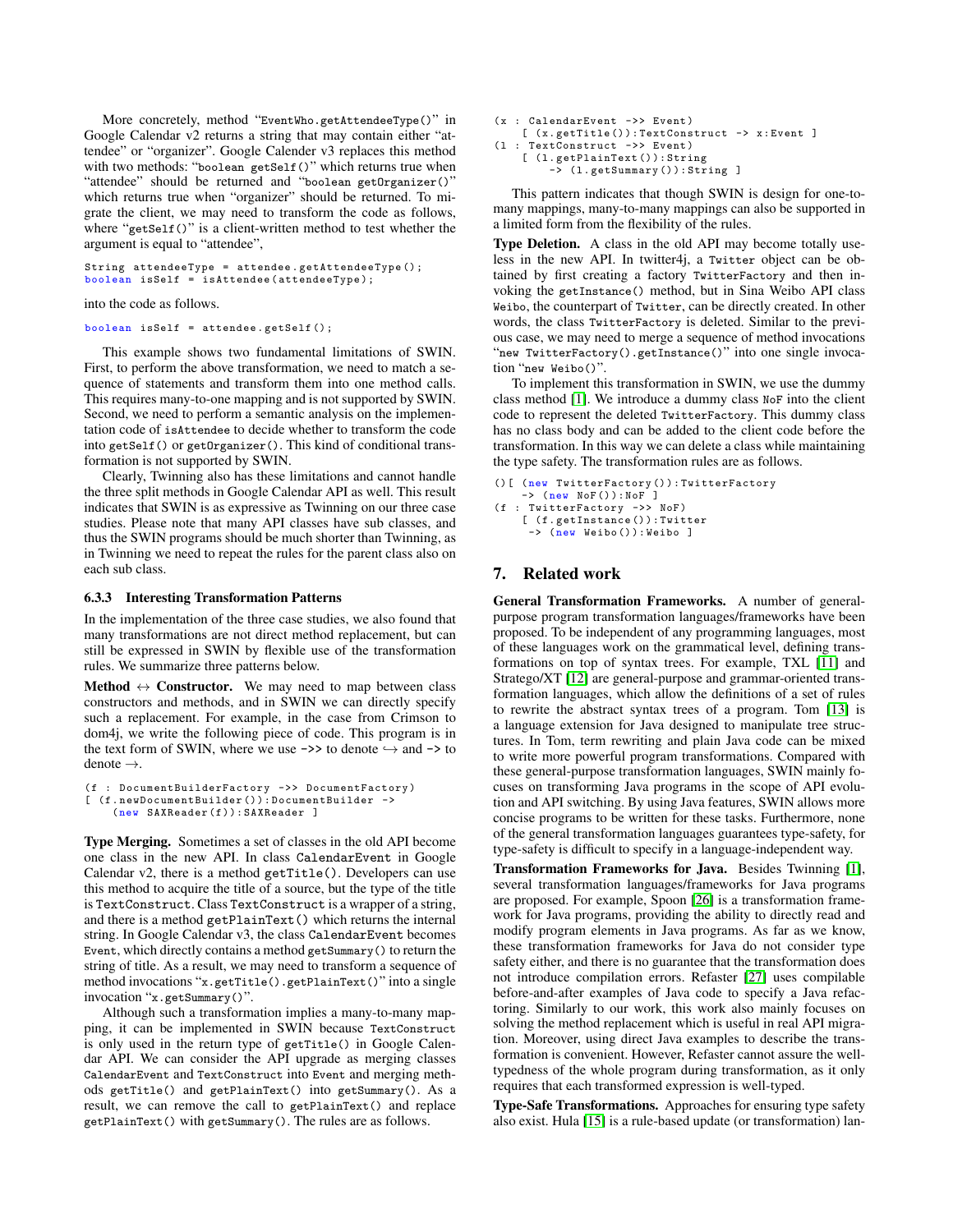guage for Haskell, ensuring updates are performed in a type-safe manner. The type-safe transformation depends on a core calculus– update calculus [\[16\]](#page-11-12), which provides type-safe transformation over lambda calculus. This work distinguishes program changes into declaration changes, definition changes, and application changes, and requires the three changes to be consistent. Compared with our work, update calculus allows the dynamic change of type definitions during transformation while our approach focuses on static type mappings as the difference between the old API and the new API are already known during program adaptation for different APIs. On the other hand, update calculus allows only the replacement of a type to a more generic type, while our approach supports more type mapping between independent types, such as Vector to ArrayList, because these type changes are dominant in program adaptation between APIs.

The work of Balaban [\[14\]](#page-11-13) et al. focuses on a particular problem in the adaptation of program between APIs: when some part of the program cannot be changed, how to change the other parts while preserving well-typedness and other properties. This work extracts the type constraints from the Java program, then solves the constraints using a constraint solver to prevent type incorrect program transformations. Different from this work that considers the well-typedness of a particular client program, our work focuses on the type-safety of the transformation itself, taking into account all possible client programs. The work of Spoon [\[26\]](#page-11-9) focuses on the well-typedness of a program using API with forthcoming or deprecated methods. This work extends FJ with forthcoming and deprecated methods, and proves the soundness of extended FJ. However, this work only allows update on methods, rather than update on classes.

Semantic-Preserving Transformations. Refactoring-based approaches [\[3,](#page-10-6) [4\]](#page-10-7) treat the API changes as a set of refactorings. The API developers records their changes on the API as a set of refactorings, and the later these refactorings can be replayed on the client programs to transform the client programs to the new API. In this way, the adaptation of the client programs is not only type-safe but also semantic-preserving. However, this approach has limitations. First, this approach cannot support API changes that cannot be expressed as refactorings. Second, this approach only applies to API update, and cannot support migrating programs between alternative APIs, which are independently developed. The work of Leather [\[17\]](#page-11-14) et al. provides an approach to preserve semantics of a program while changing terms involving type A to terms involving type B using type-changing rewrite rules. This work mainly focuses on conversion between isomorphic types, whereas our work focuses on transformation between any two types. Moreover, unlike this work performing transformations on lambda calculus with let-polymorphism, our work performs transformations on Featherweight Java which need to solve problems introduced by object orientation, such as subtyping.

Package templates [\[18\]](#page-11-15) is an extension to Java to write reusable and adaptable modules. Since the template instantiation process in package templates includes operations like renaming and class merging, it can be considered as a semantics-preserving program transformation process. Different from our work, the program transformation in package templates mainly focuses on the changes on the class level, and does not consider the replacement of method invocations. A key point in package templates is to avoid name collision in transformation. Our approach does not consider this issue because in Java language, the client code and the API are usually in different packages, and the names are almost impossible to collide.

Heuristic-based Transformations. Several approaches try to further reduce the cost of program adaptation between APIs by automatically discovering the transformation program using heuristic rules. The heuristic rules range from comparing API source

code [\[5\]](#page-10-8), analyzing existing client source code [\[6,](#page-10-9) [8,](#page-10-10) [9\]](#page-10-11), and discovering similar code pieces [\[10\]](#page-10-12). Since these approaches are heuristicbased, there is no guarantee the discovered transformations are type-safe.

## <span id="page-10-4"></span>8. Conclusion and Future Work

In this paper, we have proposed a type-safe transformation language SWIN for program adaptation in the scope of API switching and API updating. Different from the existing language Twinning, SWIN provides a full type-safe guarantee, more flexible rule matching, and formal semantics of its core part. The type safety of core SWIN is proved about formally in Featherweight Java, and the case studies show that SWIN is expressive enough to handle many useful transformations in practice and is as expressive as Twinning on the cases.

In future, the inability of SWIN to handle the three method splitting changes as discussed in Section [6.3](#page-8-8) needs to be addressed. This could possibly be handled by adding the dataflow information into SWIN to handle many-to-many mapping, adding semantic conditions to allow semantic checking, and loosing the restriction on the type mapping to allow one-to-many type mapping.

## Acknowledgments

We are grateful for the fruitful discussions with Prof. Martin Erwig at Oregon State University on update calculus [\[16\]](#page-11-12) and Prof. James R. Cordy at Queen's University on TXL [\[11\]](#page-10-1).

This work is supported by the National Basic Research Program of China (973) under Grant No. 2011CB302604, the High-Tech Research, the Development Program of China under Grant No.2013AA01A605, the National Natural Science Foundation of China under Grant No.61202071, 61121063, U1201252, and the JSPS Grant-in-Aid for Scientific Research (A) Grant Number 25240009.

## References

- <span id="page-10-0"></span>[1] M. Nita and D. Notkin. Using twinning to adapt programs to alternative APIs, in: *Proc. ICSE*, 2010.
- <span id="page-10-5"></span>[2] T. Bartolomei, K. Czarnecki, and R. Lämmel. Swing to SWT and Back: patterns for API migration by wrapping, in: *Proc. ICSM*, 2010.
- <span id="page-10-6"></span>[3] D. Dig, S Negara, and R. Johnson. ReBA: refactoring-aware binary adaptation of evolving libraries, in: *Proc. ICSE*, 2008.
- <span id="page-10-7"></span>[4] J. Henkel and A. Diwan. CatchUp!: capturing and replaying refactorings to support API evolution, in: *Proc. ICSE*, 2005.
- <span id="page-10-8"></span>[5] D. Dig, C. Comertoglu, D. Marinov, and R. Johnson. Automated detection of refactorings in evolving components, in: *Proc. ECOOP*, 2006.
- <span id="page-10-9"></span>[6] H. Nguyen, T. Nguyen, G. Jr, A. Nguyen, M. Kim, and T. N. Nguyen. A graph-based approach to API usage adaptation, in: *Proc. OOPSLA*, 2010.
- <span id="page-10-3"></span>[7] A. Igarashi, B. C. Pierce, and P. Wadler. Featherweight Java: a minimal core calculus for Java and GJ, *ACM Trans. Program. Lang. Syst*, 2001.
- <span id="page-10-10"></span>[8] Y. Padioleau, J. Lawall, R. R Hansen, and G. Muller. Documenting and automating collateral evolutions in linux device drivers, in: *Eurosys*, 2008.
- <span id="page-10-11"></span>[9] J. Andersen and J. L. Lawall. Generic patch inference, in: *Proc. ASE*, 2008.
- <span id="page-10-12"></span>[10] N. Meng, M. Kim, and K. S. Mckinley. Systematic editing: generating program transformations from an example, in: *Proc. PLDI*, 2011.
- <span id="page-10-1"></span>[11] J. R. Cordy. The TXL source transformation language, *Science of Computer Programming*, 2006.
- <span id="page-10-2"></span>[12] E. Visser. Program transformation in stratego/xt: rules, strategies, tools and systems in stratego xt/0.9, *Domain Specific Program Generation*, 2004.